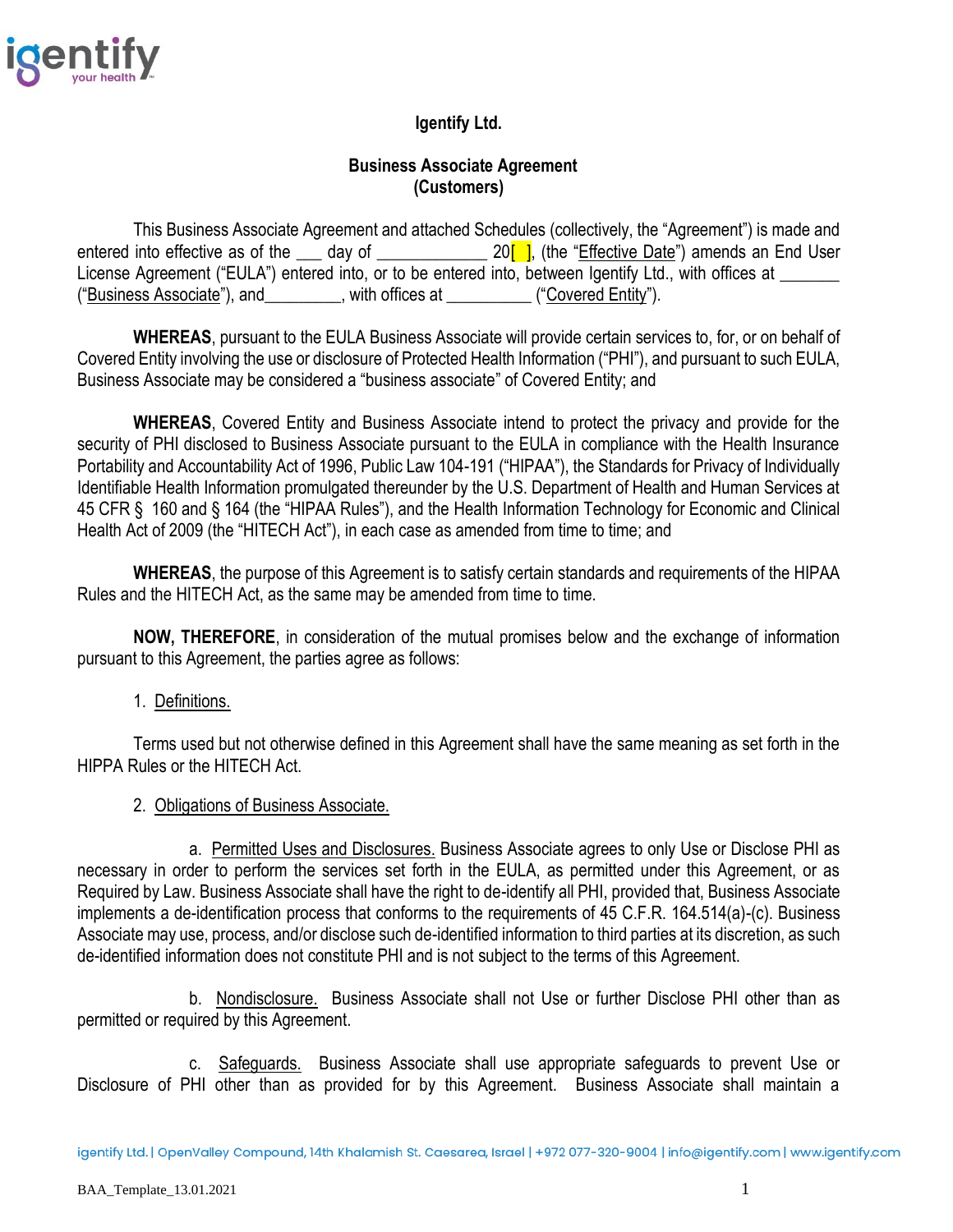

comprehensive written information privacy and security program that includes administrative, technical and physical safeguards appropriate to the size and complexity of the Business Associate's operations and the nature and scope of its activities.

d. Reporting of Disclosures; Mitigation. Business Associate shall report to Covered Entity any Use or Disclosure of PHI not provided for by this Agreement of which Business Associate becomes aware. Business Associate agrees to mitigate, to the extent practicable, any harmful effect that is known to Business Associate of a Use or Disclosure of PHI by Business Associate in violation of the requirements of this Agreement.

e. Business Associate's Agents. Business Associate shall ensure that any subcontractors to whom it provides PHI received from (or created or received by Business Associate on behalf of) Covered Entity agree to the same restrictions and conditions that apply to Business Associate with respect to such PHI.

f. Availability of Information to Covered Entity. Business Associate shall make available to Covered Entity such information as Covered Entity may request, and in the time and manner designated by Covered Entity, to fulfill Covered Entity's obligations (if any) to provide access to, provide a copy of, and account for disclosures with respect to PHI pursuant to the HIPAA Rules, including, but not limited to, 45 CFR §§ 164.524 and 164.528.

Business Associate shall promptly notify Covered Entity if Business Associate receives a request from an Individual to exercise the Individual's rights under 45 CFR 164.524 and/or 45 CFR 164.528. Business Associate shall not respond to any such request except to advise the Individual that such request relates to Covered Entity.

g. Amendment of PHI. Business Associate shall make any amendments to PHI in a Designated Record Set that the Covered Entity directs or agrees to at the request of Covered Entity or an Individual, and in the time and manner designated by Covered Entity, to fulfill Covered Entity's obligations (if any) to amend PHI pursuant to HIPAA and the HIPAA Rules, including, but not limited to, 45 CFR § 164.526, and Business Associate shall, as directed by Covered Entity, incorporate any amendments to PHI into copies of such PHI maintained by Business Associate.

h. Internal Practices. Business Associate shall make its internal practices, books and records relating to the use and disclosure of PHI received from Covered Entity (or created or received by Business Associate on behalf of Covered Entity) available to the Secretary, in a time and manner designated by Covered Entity or the Secretary, for purposes of the Secretary determining Covered Entity's compliance with HIPAA and the HIPAA Rules.

i. Documentation of Disclosures for Accounting. Business Associate agrees to document such disclosures of PHI and information related to such disclosures as would be required for Covered Entity to respond to a request by an Individual for an accounting of disclosures of PHI in accordance with 45 CFR § 164.528.

j. Access to Documentation for Accounting. Business Associate agrees to provide to Covered Entity or an Individual, in a time and manner designated by Covered Entity, information documented in accordance with Section 2(i) of this Agreement in a time and manner as to permit Covered Entity to respond to a request by an Individual for an accounting of disclosures of PHI in accordance with 45 CFR § 164.528.

k. Notification of Breach. During the Term of this Agreement, Business Associate shall notify Covered Entity within ten (10) days of Discovery of any Breach of Unsecured PHI. Business Associate further

igentify Ltd. | OpenValley Compound, 14th Khalamish St. Caesarea, Israel | +972 077-320-9004 | info@igentify.com | www.igentify.com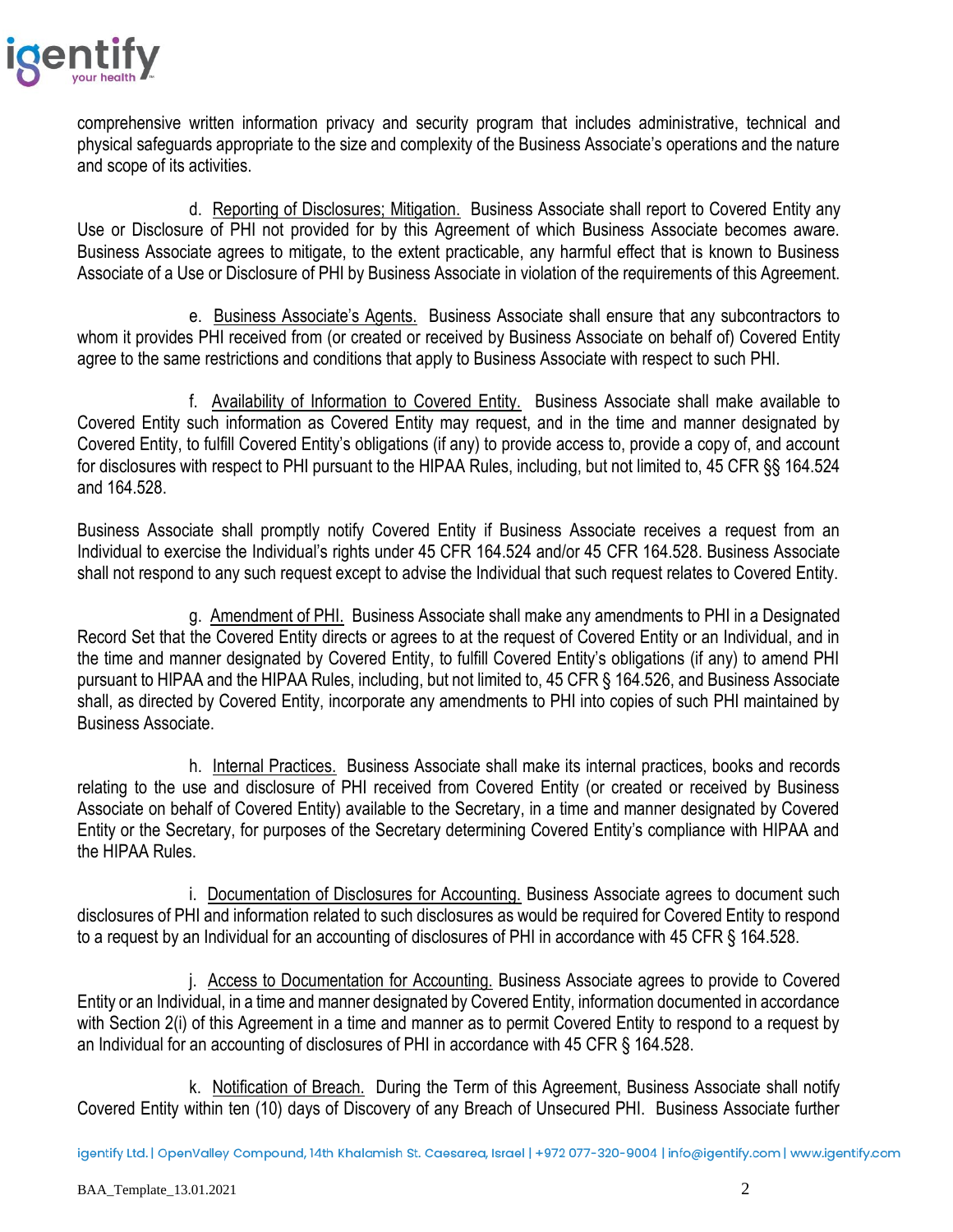

agrees, consistent with Section 13402 of the HITECH Act, to provide Covered Entity with information necessary for Covered Entity to meet the requirements of said section, and in a manner and format to be specified by Covered Entity.

l. Minimum Necessary. When using, disclosing, or requesting PHI from the Covered Entity, or in accordance with any provision of this Agreement, Business Associate shall limit PHI to the minimum necessary to accomplish the intended purpose of the use, disclosure, or request.

## 3. Obligations of Covered Entity.

a. Safeguards. Covered Entity shall be responsible for using appropriate safeguards to maintain and ensure the confidentiality, privacy and security of PHI transmitted to Business Associate pursuant to the Agreement and this Agreement, in accordance with the standards and requirements of HIPAA, the HIPAA Rules and the HITECH Act, until such PHI is received by Business Associate.

b. Notice of Privacy Practices. Upon request, Covered Entity shall provide Business Associate with the notice of privacy practices that Covered Entity produces in accordance with 45 CFR § 164.520, as well as any changes to such notice.

c. Individuals. Covered Entity shall provide Business Associate with any changes in, or revocation of, permission by an Individual to use or disclose PHI, if such changes affect Business Associate's permitted or required Uses or Disclosures.

d. Restrictions on Use or Disclosure. Covered Entity shall notify Business Associate of any restriction to the Use or Disclosure of PHI that Covered Entity has agreed to in accordance with 45 CFR § 164.522, if such restriction affects Business Associate's permitted or required Uses or Disclosures.

## 4. Term and Termination.

a. Term. The Term of this Agreement shall become effective as of the Effective Date and shall terminate when all of the PHI provided by Covered Entity to Business Associate, or created or received by Business Associate on behalf of Covered Entity, is destroyed or returned to Covered Entity, or, if it is infeasible to return or destroy PHI, protections are extended to such information, in accordance with the termination provisions of this Section. The provisions of this Agreement shall survive termination of the Agreement to the extent necessary for compliance with HIPAA, the HIPAA Rules, and the HITECH Act.

b. Material Breach. A material breach by either party of any provision of this Agreement shall constitute a material breach of the Agreement, if such breach is not cured by the breaching party within thirty (30) days of receipt of notice describing the material breach.

c. Reasonable Steps to Cure Breach. If either party learns of an activity or practice of the other party that constitutes a material breach or violation of the other party's obligations under the provisions of this Agreement, then the non-breaching party shall notify the breaching party of the breach and the breaching party shall take reasonable steps to cure such breach or violation, as applicable, within a period of time which shall in no event exceed thirty (30) days. If the breaching party's efforts to cure such breach or violation are unsuccessful, the non-breaching party shall either terminate the Agreement, if feasible, or if termination of the Agreement is not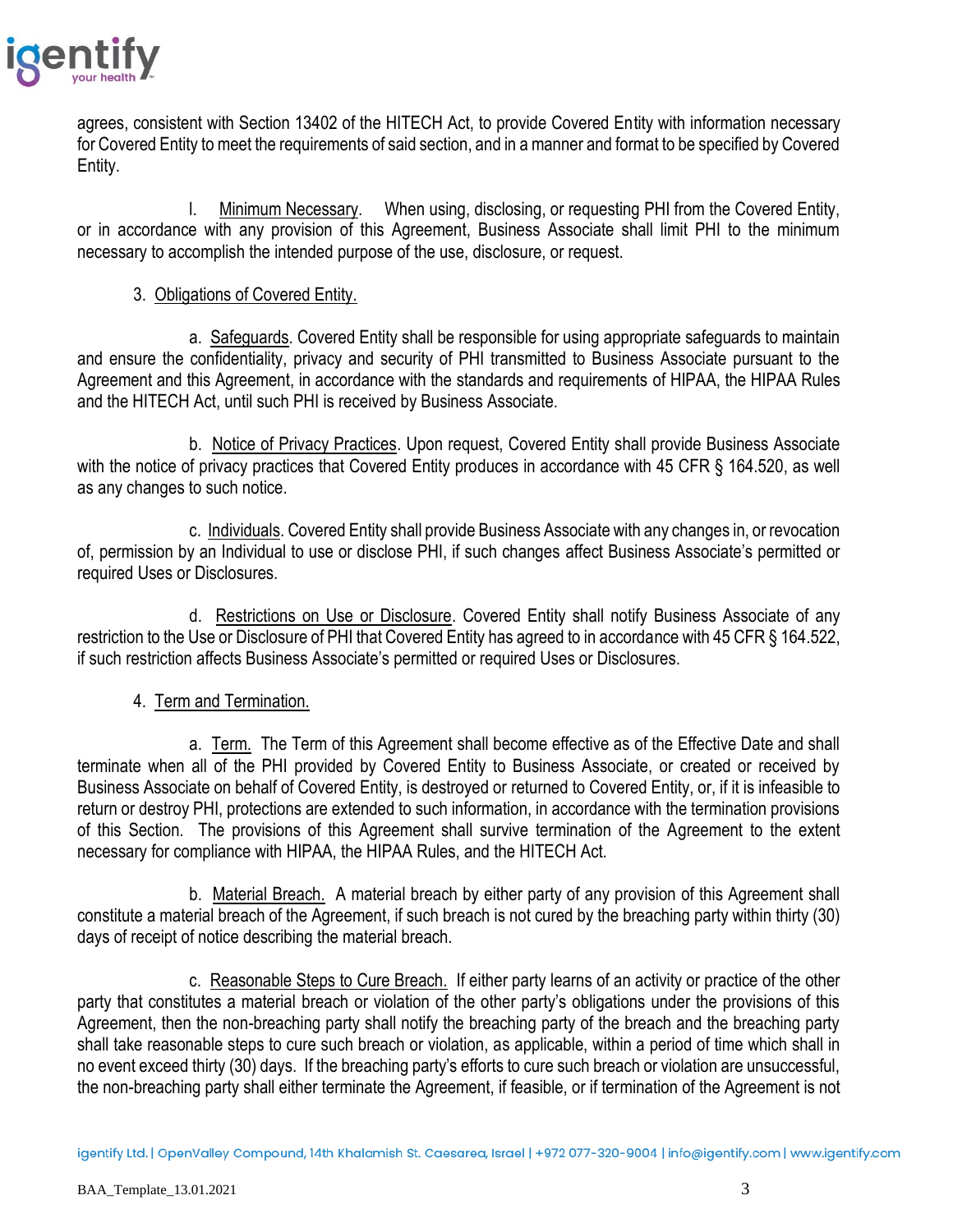

feasible and the breaching party has violated the HIPAA Rules, the non-breaching party may report the breaching party's breach or violation to the Secretary.

d. Judicial or Administrative Proceedings. Either party may terminate the Agreement, effective immediately, if the other party is named as a defendant in a criminal proceeding for an alleged violation of HIPAA or the HITECH Act, or a finding or stipulation that the other party has violated any standard or requirement of HIPAA, the HITCH Act, or other security or privacy laws is made in any administrative or civil proceeding in which the party has been joined.

## e. Effect of Termination.

1. Except as provided in paragraph (e)(2) of this Section or if Required by Law or regulation to be maintained by Business Associate, upon termination of the Agreement for any reason, Business Associate shall return at Covered Entity's expense or destroy all PHI received from Covered Entity (or created or received by Business Associate on behalf of Covered Entity) that Business Associate still maintains in any form, and shall retain no copies of such PHI. This provision shall apply to PHI that is in the possession of subcontractors or agents of Business Associate.

2. In the event that Business Associate determines that returning or destroying the PHI is infeasible, Business Associate shall provide to Covered Entity notification of the conditions that make return or destruction infeasible. Upon mutual agreement of the parties that return or destruction of PHI is infeasible, Business Associate shall extend the protections of this Agreement to such PHI and limit further uses and disclosures of such PHI to those purposes that make the return or destruction infeasible, for so long as Business Associate maintains such PHI. The obligations of Business Associate under this Section shall survive the termination of the Agreement.

5. Disclaimer. Covered Entity makes no warranty or representation that compliance by Business Associate with this Agreement, HIPAA, including the HIPAA Rules, or the HITECH Act will be adequate or satisfactory for Business Associate's own purposes or that any information in Business Associate's possession or control, or transmitted to or received by Business Associate, is or will be secure from unauthorized use or disclosure. Business Associate is solely responsible for all decisions made by Business Associate regarding the safeguarding of PHI.

6. Amendment to Comply with Law. The parties acknowledge that state and federal laws relating to electronic data security and privacy are rapidly evolving and that amendment of the Agreement may be required to provide for procedures to ensure compliance with such developments. The parties specifically agree to take such action as is necessary to implement the standards and requirements of HIPAA, the HIPAA Rules, the HITECH Act, and other applicable laws relating to the security or confidentiality of PHI. Upon the request of either party, the parties shall promptly enter into negotiations concerning the terms of an amendment to the Agreement embodying written assurances consistent with the standards and requirements of HIPAA, the HIPAA Rules, the HITECH Act, or other applicable laws relating to security and privacy of PHI. Either party may terminate the Agreement upon thirty (30) days' written notice in the event the other party does not promptly enter into negotiations to amend the Agreement when requested pursuant to this Section, or does not enter into an amendment to the Agreement providing assurances regarding the safeguarding of PHI that satisfy the standards and requirements of HIPAA, the HIPAA Rules, the HITECH Act, or any other applicable laws relating to security and privacy of PHI.

igentify Ltd. | OpenValley Compound, 14th Khalamish St. Caesarea, Israel | +972 077-320-9004 | info@igentify.com | www.igentify.com